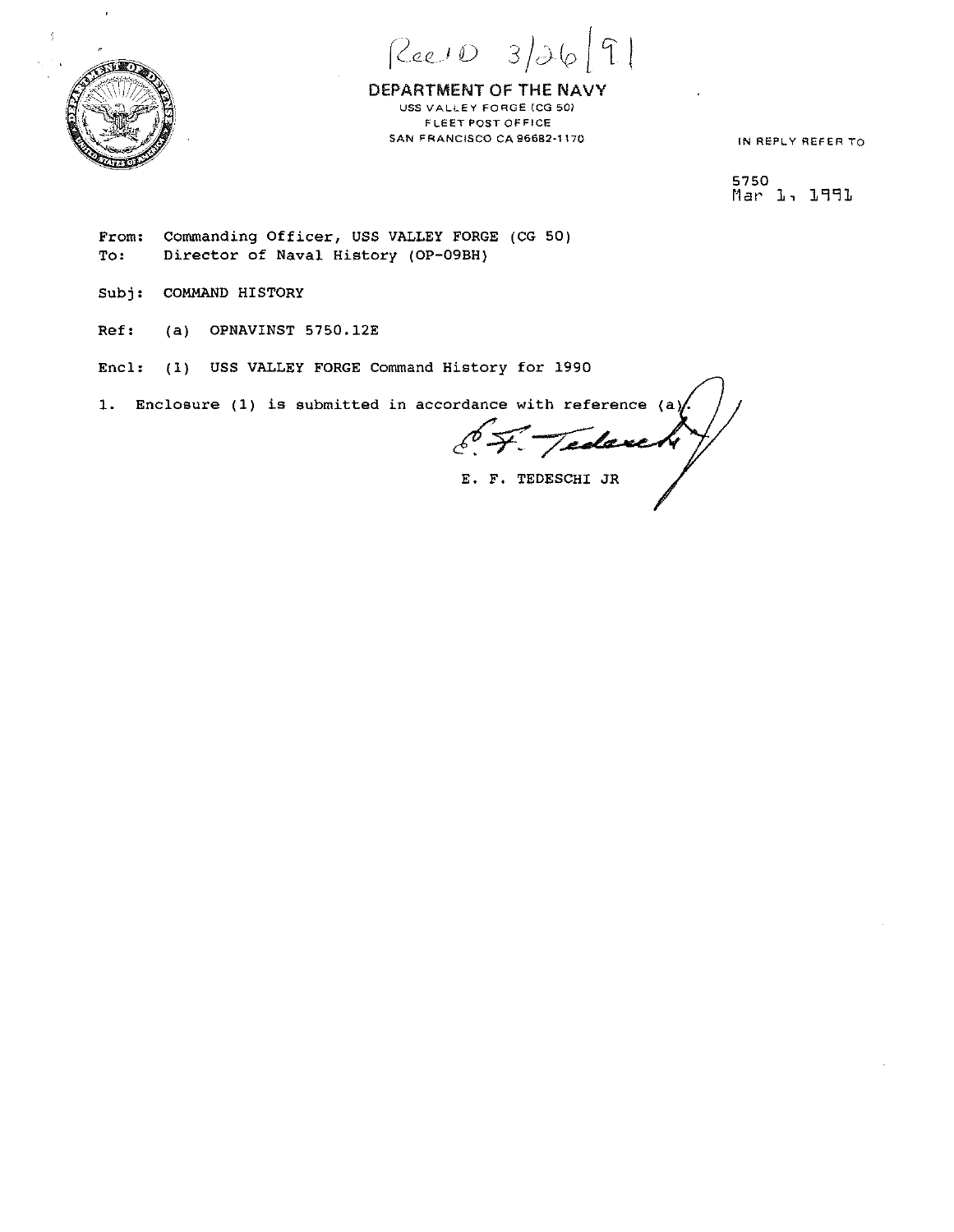## COMMAND COMPOSITION AND ORGANIZATION

USS VALLEY FORGE is the fourth ship of the TICONDEROGA (CG 47) Class of AEGIS Guided Missile cruisers, designed to lead the surface forces of the United States Navy well into the 21st Century. These ships are truly multipurpose; possessing significant anti-air, anti-surface and anti-submarine warfare capabilities. The MK 7 AEGIS Weapons System, the world's most capable shipboard air defense radar and missile system, enables VALLEY FORGE to provide protection for units of a carrier battle group in extreme threat environments. Hostile targets may be engaged with a variety of weapons: surface-to-air and surface-tosurface missiles, ship and air-launched torpedoes, anti-submarine rockets, guns, rapid-fire close-in weapons, electronic jammers and decoys. VALLEY FORGE is well able to counter all current and projected threats.

USS VALLEY FORGE, homeported in San Diego, California, is permanently assigned to Cruiser Destroyer Group Three under Commander, Naval Surface Force, United States Pacific Fleet. The Commanding Officer was Captain Philip A. Bozzelli from 01 January through 12 May, when he was relieved by Captain E. F. Tedeschi Jr. The Executive Officer was Lieutenant Commander Peter B. Opsal from 01 January through 14 July, when he was relieved by Lieutenant Commander J. P. Wisecup. Ship's company consists of 30 officers and 365 crew members divided into four departments: Operations, Engineering, Combat Systems, and Supply. Lieutenant Commander D. Heiser was the Officer-in-Charge of HSL-47's Detachment Two, which was embarked from 24 September through 17 October, 05 through 17 November, and finally for the deployment commencing 08 December continuing through the end of the year. Detachment Two consisted of two LAMPS MK III helicopters, Saberhawk 71 and 74, 6 pilots and 16 enlisted crewmembers.

During COMPTUEX 90-3, READIEX 90-3A/B, and the Battle Group ECHO Battle Group Evaluation, USS VALLEY FORGE was under the operational and tactical control of Commander, Carrier Group SEVEN. Battle Group ECHO deployed on 08 December in support of Operation Desert Shield with Commander, Carrier Group SEVEN in operational and tactical control of USS VALLEY FORGE, USS RANGER (CV 61), USS PRINCETON (CG 59), USS PAUL F. FOSTER (DD 964), USS HARRY W. HILL (DD 986), USS FRANCIS HAMMOND (FF 1067), AND USS KANSAS CITY (AOR 3). VALLEY FORGE served as battle group Anti-Air Warfare Coordinator (EW) and Link Coordinator (EF).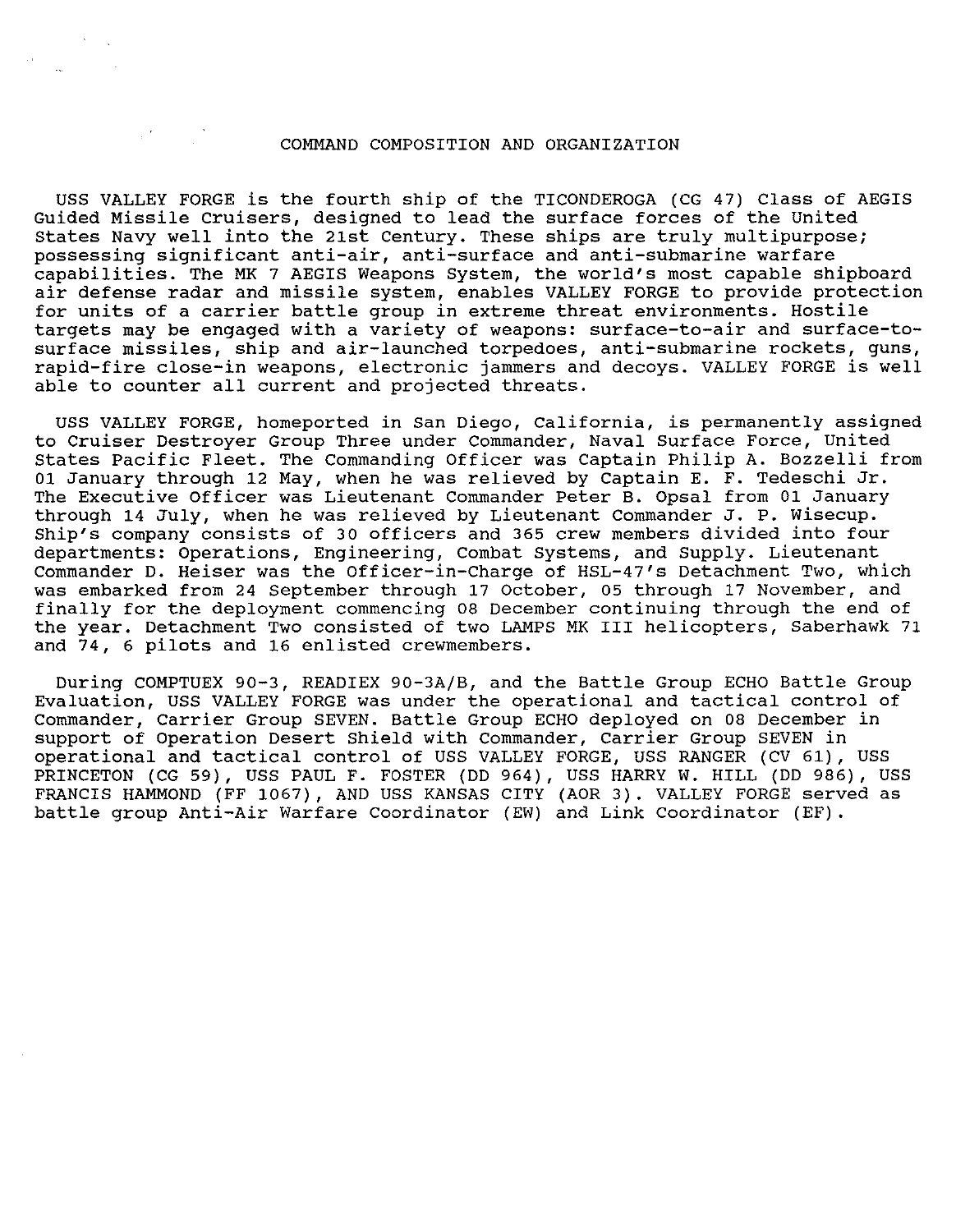## CHRONOLOGY

 $\label{eq:2.1} \frac{1}{\sqrt{2}}\int_{\mathbb{R}^3}\frac{1}{\sqrt{2}}\left(\frac{1}{\sqrt{2}}\right)^2\frac{1}{\sqrt{2}}\left(\frac{1}{\sqrt{2}}\right)^2\frac{1}{\sqrt{2}}\left(\frac{1}{\sqrt{2}}\right)^2\frac{1}{\sqrt{2}}\left(\frac{1}{\sqrt{2}}\right)^2.$ 

| $01 - 15$ JAN          | Inport - Upkeep San Diego                                   |
|------------------------|-------------------------------------------------------------|
| $16 - 19$ JAN          | Underway - TYT SOCAL                                        |
| 19<br>JAN              | Surface-to-Air Missilex SOCAL PMTC                          |
| $20 - 22$ JAN          | Inport - Port Hueneme, California                           |
| $23 - 25$ JAN          | Underway - All Comers at Sea - SOCAL                        |
| JAN<br>25 — 1          | Naval Gunfire Support Qualification, San Clemente Island    |
| $26 - 31$ JAN          | Inport - Upkeep San Diego                                   |
| $01 - 04$ FEB          | Inport - Upkeep San Diego                                   |
| 03<br><b>FEB</b>       | San Diego Boy Scouts visit                                  |
| $05 - 08$ FEB          | Underway - SOCAL CNO SPECOPS                                |
| <b>FEB</b><br>09.      | Underway - Enroute Treasure Island, California              |
| $10 - 11$ FEB          | Inport - Treasure Island, California                        |
| $12 - 16$ FEB          | Inport - Material Inspection and Harpoon Certification, San |
|                        | Francisco, California                                       |
| $17 - 19$ FEB          | Inport - San Francisco, California                          |
| $20 - 21$ FEB          | Underway - Enroute Indian Island, Washington                |
| $22 - 23$ FEB          | Inport - Ammo Offload, Indian Island, Washington            |
| $24 - 26$ FEB          | Underway - Enroute Portland, Oregon                         |
| $27 - 28$ FEB          | Inport - Portland, Oregon                                   |
|                        |                                                             |
| $01 - 02$ MAR          | Inport - Portland, Oregon                                   |
| $03 - 05$ MAR          | Underway - Enroute San Diego, California                    |
| $06 - 18$ MAR          | Inport - Upkeep San Diego, California                       |
| $19 - 31$ MAR          | DSRA, National Steel and Shipbuilding, San Diego,           |
|                        | California                                                  |
|                        |                                                             |
| $01 - 30$ APR          | DSRA, National Steel and Shipbuilding, San Diego,           |
|                        | California                                                  |
| 01<br>APR.             | Embark COMCRUDESGRU THREE                                   |
| $01 - 31$ MAY          | DSRA, National Steel and Shipbuilding, San Diego,           |
|                        | California                                                  |
| 01<br>MAY              | Debark COMCRUDESGRU THREE                                   |
| 12 <sub>1</sub><br>MAY | Captain E. F. Tedeschi relieves Capt P. A. Bozzelli as      |
|                        | Commanding Officer                                          |
| 22<br>MAY              | Light Off Assessment                                        |
|                        |                                                             |
| $01 - 04$ JUN          | DSRA, National Steel and Shipbuilding, San Diego,           |
|                        | California                                                  |
| $05 - 06$ JUN          | Underway - Sea Trials, SOCAL                                |
| $07 - 08$ JUN          | DSRA San Diego, California                                  |
| $09 - 17$ JUN          | Inport - Upkeep San Diego, California                       |
| <b>JUN</b><br>09       | USNA Class of 1946 Reunion                                  |
| $18 - 22$ JUN          | Underway - TYT SOCAL                                        |
| 18<br>JUN              | Burial at Sea                                               |
| 20<br>JUN              | Ammunition onload, NAS North Island, California             |
| 21<br>JUN              | Naval Gunfire Support Qualification, San Clemente Island    |
| 22<br>JUN              | CORTRAMID Midshipmen Cruise, SOCAL                          |
| $23 - 24$ JUN          | Inport - San Diego, California                              |
| $25 - 26$ JUN          | TRE                                                         |
| $25 - 29$ JUN          | <b>CSA</b>                                                  |
| $27 - 30$ JUN          | Inport - Upkeep San Diego, California                       |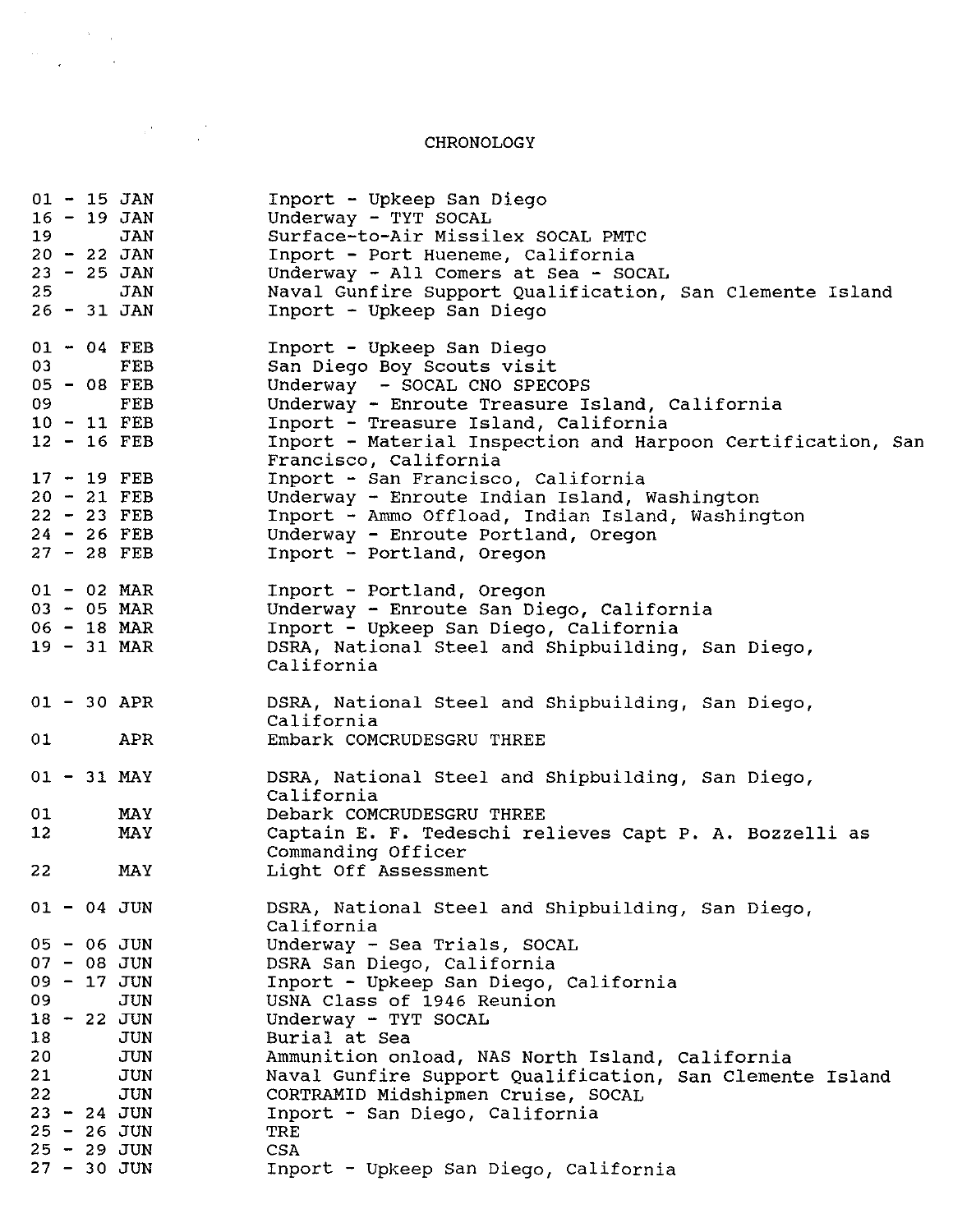| Inport - Upkeep San Diego, California<br>$01 - 06$ JUL<br>Mr. Robert S. Silberman, Deputy Assistant to the<br>JUL<br>05<br>Secretary of the Navy (Manpower) visit<br>Commander, Cruiser-Destroyer Group Three Change-of-Command<br>06.<br>JUL<br>Underway - Enroute Vancouver, British Columbia<br>$06 - 10$ JUL<br>Inport - Vancouver, British Columbia<br>$11 - 15$ JUL<br>Underway - Enroute Indian Island, Washington<br>16<br>JUL<br>$17 - 18$ JUL<br>Inport - Ammunition onload, Indian Island, Washington<br>Underway - Enroute San Diego, California<br>$19 - 22$ JUL<br>Inport - San Diego, California<br>$23 - 24$ JUL<br>$25 - 27$ JUL<br>Underway - IRFT SOCAL<br>$28 - 29$ JUL<br>Inport - San Diego, California<br>San Diego Research Science Institute Visit<br>JUL<br>28 — 1<br>$30 - 31$ JUL<br>Underway - IRFT SOCAL<br>$01 - 03$ AUG<br>Underway - IRFT SOCAL<br>Inport - San Diego, California<br>$04 - 05 \text{ A} \text{U} \text{G}$<br>Underway - IRFT SOCAL<br>$06 - 10$ AUG<br>Inport - Upkeep, San Diego, Caifornia<br>$11 - 23$ AUG<br>Congressional Staff visit<br>16<br>AUG<br>21 AUG<br>College of English Language visit<br>National Recycling Coalition visit<br>21 AUG<br>Mr. Eric Thoemmes, Congressional Military Legal Advisor<br>22 AUG<br>visit<br>Underway - TYT/ Missilex SOCAL<br>$24 - 26$ AUG<br>Navigation Check Ride<br>AUG<br>AUG<br>Inport - San Diego, California<br>27<br>Underway - TYT SOCAL<br>$28 - 31$ AUG<br>Inport - San Diego, California<br>$01 - 09$ SEP<br>$10 - 11$ SEP<br>Underway $-$ IERA<br>$12 - 26$ SEP<br>Inport - Upkeep San Diego, California<br>Underway - COMPTUEX 90-3<br>$24 - 30$ SEP<br>Embark HSL 47 Det 2<br>SEP<br>24<br>$01 - 05$ OCT<br>Underway - COMPTUEX<br>$04 - 05$ OCT<br>Embark COMDESRON SEVEN<br>05<br>Flagship, ACCOLADES '90 Parade of Ships<br><b>OCT</b><br>05<br><b>OCT</b><br>Debark COMDESRON SEVEN<br>Inport - San Diego, California<br>$06 - 08$ OCT<br>$09 - 17$ OCT<br>Underway - READIEX 90-3A<br>Inport - Upkeep San Diego, California<br>$18 - 26$ OCT<br>OCT<br>Debark HSL 47 Det 2<br>18<br>OCT<br>Naval War College Visit<br>20<br>27<br><b>OCT</b><br>Underway - Dependent's Cruise SOCAL<br>Inport - Upkeep San Diego, California<br>$28 - 31$ OCT<br>VADM Atago Terai, JMSDF (Ret) visit<br>OCT<br>30<br>Inport - Upkeep San Diego, California<br>$01 - 04$ NOV<br>Underway - MEFEX $91-1$<br>$05 - 08$ NOV<br>Embark HSL 47 Det 2<br>05<br><b>NOV</b><br>Underway - READIEX 90-3B<br>$09 - 13 NOV$<br>Underway - Battle Group "E" BGE<br>$14 - 16$ NOV<br>Inport - POM, San Diego, California<br>$17 - 30 NOV$ | 27 |  | JUN | Staff Tactical Watch Officer Class Visit |
|--------------------------------------------------------------------------------------------------------------------------------------------------------------------------------------------------------------------------------------------------------------------------------------------------------------------------------------------------------------------------------------------------------------------------------------------------------------------------------------------------------------------------------------------------------------------------------------------------------------------------------------------------------------------------------------------------------------------------------------------------------------------------------------------------------------------------------------------------------------------------------------------------------------------------------------------------------------------------------------------------------------------------------------------------------------------------------------------------------------------------------------------------------------------------------------------------------------------------------------------------------------------------------------------------------------------------------------------------------------------------------------------------------------------------------------------------------------------------------------------------------------------------------------------------------------------------------------------------------------------------------------------------------------------------------------------------------------------------------------------------------------------------------------------------------------------------------------------------------------------------------------------------------------------------------------------------------------------------------------------------------------------------------------------------------------------------------------------------------------------------------------------------------------------------------------------------------------------------------------------------------------------------------------------------------------------------------------------------------------------------------------------------------------------------------------------------------------------------------------------------------------------------------------------------------------------------------------------------------------------------------|----|--|-----|------------------------------------------|
|                                                                                                                                                                                                                                                                                                                                                                                                                                                                                                                                                                                                                                                                                                                                                                                                                                                                                                                                                                                                                                                                                                                                                                                                                                                                                                                                                                                                                                                                                                                                                                                                                                                                                                                                                                                                                                                                                                                                                                                                                                                                                                                                                                                                                                                                                                                                                                                                                                                                                                                                                                                                                                |    |  |     |                                          |
|                                                                                                                                                                                                                                                                                                                                                                                                                                                                                                                                                                                                                                                                                                                                                                                                                                                                                                                                                                                                                                                                                                                                                                                                                                                                                                                                                                                                                                                                                                                                                                                                                                                                                                                                                                                                                                                                                                                                                                                                                                                                                                                                                                                                                                                                                                                                                                                                                                                                                                                                                                                                                                |    |  |     |                                          |
|                                                                                                                                                                                                                                                                                                                                                                                                                                                                                                                                                                                                                                                                                                                                                                                                                                                                                                                                                                                                                                                                                                                                                                                                                                                                                                                                                                                                                                                                                                                                                                                                                                                                                                                                                                                                                                                                                                                                                                                                                                                                                                                                                                                                                                                                                                                                                                                                                                                                                                                                                                                                                                |    |  |     |                                          |
|                                                                                                                                                                                                                                                                                                                                                                                                                                                                                                                                                                                                                                                                                                                                                                                                                                                                                                                                                                                                                                                                                                                                                                                                                                                                                                                                                                                                                                                                                                                                                                                                                                                                                                                                                                                                                                                                                                                                                                                                                                                                                                                                                                                                                                                                                                                                                                                                                                                                                                                                                                                                                                |    |  |     |                                          |
|                                                                                                                                                                                                                                                                                                                                                                                                                                                                                                                                                                                                                                                                                                                                                                                                                                                                                                                                                                                                                                                                                                                                                                                                                                                                                                                                                                                                                                                                                                                                                                                                                                                                                                                                                                                                                                                                                                                                                                                                                                                                                                                                                                                                                                                                                                                                                                                                                                                                                                                                                                                                                                |    |  |     |                                          |
|                                                                                                                                                                                                                                                                                                                                                                                                                                                                                                                                                                                                                                                                                                                                                                                                                                                                                                                                                                                                                                                                                                                                                                                                                                                                                                                                                                                                                                                                                                                                                                                                                                                                                                                                                                                                                                                                                                                                                                                                                                                                                                                                                                                                                                                                                                                                                                                                                                                                                                                                                                                                                                |    |  |     |                                          |
|                                                                                                                                                                                                                                                                                                                                                                                                                                                                                                                                                                                                                                                                                                                                                                                                                                                                                                                                                                                                                                                                                                                                                                                                                                                                                                                                                                                                                                                                                                                                                                                                                                                                                                                                                                                                                                                                                                                                                                                                                                                                                                                                                                                                                                                                                                                                                                                                                                                                                                                                                                                                                                |    |  |     |                                          |
|                                                                                                                                                                                                                                                                                                                                                                                                                                                                                                                                                                                                                                                                                                                                                                                                                                                                                                                                                                                                                                                                                                                                                                                                                                                                                                                                                                                                                                                                                                                                                                                                                                                                                                                                                                                                                                                                                                                                                                                                                                                                                                                                                                                                                                                                                                                                                                                                                                                                                                                                                                                                                                |    |  |     |                                          |
|                                                                                                                                                                                                                                                                                                                                                                                                                                                                                                                                                                                                                                                                                                                                                                                                                                                                                                                                                                                                                                                                                                                                                                                                                                                                                                                                                                                                                                                                                                                                                                                                                                                                                                                                                                                                                                                                                                                                                                                                                                                                                                                                                                                                                                                                                                                                                                                                                                                                                                                                                                                                                                |    |  |     |                                          |
|                                                                                                                                                                                                                                                                                                                                                                                                                                                                                                                                                                                                                                                                                                                                                                                                                                                                                                                                                                                                                                                                                                                                                                                                                                                                                                                                                                                                                                                                                                                                                                                                                                                                                                                                                                                                                                                                                                                                                                                                                                                                                                                                                                                                                                                                                                                                                                                                                                                                                                                                                                                                                                |    |  |     |                                          |
|                                                                                                                                                                                                                                                                                                                                                                                                                                                                                                                                                                                                                                                                                                                                                                                                                                                                                                                                                                                                                                                                                                                                                                                                                                                                                                                                                                                                                                                                                                                                                                                                                                                                                                                                                                                                                                                                                                                                                                                                                                                                                                                                                                                                                                                                                                                                                                                                                                                                                                                                                                                                                                |    |  |     |                                          |
|                                                                                                                                                                                                                                                                                                                                                                                                                                                                                                                                                                                                                                                                                                                                                                                                                                                                                                                                                                                                                                                                                                                                                                                                                                                                                                                                                                                                                                                                                                                                                                                                                                                                                                                                                                                                                                                                                                                                                                                                                                                                                                                                                                                                                                                                                                                                                                                                                                                                                                                                                                                                                                |    |  |     |                                          |
|                                                                                                                                                                                                                                                                                                                                                                                                                                                                                                                                                                                                                                                                                                                                                                                                                                                                                                                                                                                                                                                                                                                                                                                                                                                                                                                                                                                                                                                                                                                                                                                                                                                                                                                                                                                                                                                                                                                                                                                                                                                                                                                                                                                                                                                                                                                                                                                                                                                                                                                                                                                                                                |    |  |     |                                          |
|                                                                                                                                                                                                                                                                                                                                                                                                                                                                                                                                                                                                                                                                                                                                                                                                                                                                                                                                                                                                                                                                                                                                                                                                                                                                                                                                                                                                                                                                                                                                                                                                                                                                                                                                                                                                                                                                                                                                                                                                                                                                                                                                                                                                                                                                                                                                                                                                                                                                                                                                                                                                                                |    |  |     |                                          |
|                                                                                                                                                                                                                                                                                                                                                                                                                                                                                                                                                                                                                                                                                                                                                                                                                                                                                                                                                                                                                                                                                                                                                                                                                                                                                                                                                                                                                                                                                                                                                                                                                                                                                                                                                                                                                                                                                                                                                                                                                                                                                                                                                                                                                                                                                                                                                                                                                                                                                                                                                                                                                                |    |  |     |                                          |
|                                                                                                                                                                                                                                                                                                                                                                                                                                                                                                                                                                                                                                                                                                                                                                                                                                                                                                                                                                                                                                                                                                                                                                                                                                                                                                                                                                                                                                                                                                                                                                                                                                                                                                                                                                                                                                                                                                                                                                                                                                                                                                                                                                                                                                                                                                                                                                                                                                                                                                                                                                                                                                |    |  |     |                                          |
|                                                                                                                                                                                                                                                                                                                                                                                                                                                                                                                                                                                                                                                                                                                                                                                                                                                                                                                                                                                                                                                                                                                                                                                                                                                                                                                                                                                                                                                                                                                                                                                                                                                                                                                                                                                                                                                                                                                                                                                                                                                                                                                                                                                                                                                                                                                                                                                                                                                                                                                                                                                                                                |    |  |     |                                          |
|                                                                                                                                                                                                                                                                                                                                                                                                                                                                                                                                                                                                                                                                                                                                                                                                                                                                                                                                                                                                                                                                                                                                                                                                                                                                                                                                                                                                                                                                                                                                                                                                                                                                                                                                                                                                                                                                                                                                                                                                                                                                                                                                                                                                                                                                                                                                                                                                                                                                                                                                                                                                                                |    |  |     |                                          |
|                                                                                                                                                                                                                                                                                                                                                                                                                                                                                                                                                                                                                                                                                                                                                                                                                                                                                                                                                                                                                                                                                                                                                                                                                                                                                                                                                                                                                                                                                                                                                                                                                                                                                                                                                                                                                                                                                                                                                                                                                                                                                                                                                                                                                                                                                                                                                                                                                                                                                                                                                                                                                                |    |  |     |                                          |
|                                                                                                                                                                                                                                                                                                                                                                                                                                                                                                                                                                                                                                                                                                                                                                                                                                                                                                                                                                                                                                                                                                                                                                                                                                                                                                                                                                                                                                                                                                                                                                                                                                                                                                                                                                                                                                                                                                                                                                                                                                                                                                                                                                                                                                                                                                                                                                                                                                                                                                                                                                                                                                |    |  |     |                                          |
|                                                                                                                                                                                                                                                                                                                                                                                                                                                                                                                                                                                                                                                                                                                                                                                                                                                                                                                                                                                                                                                                                                                                                                                                                                                                                                                                                                                                                                                                                                                                                                                                                                                                                                                                                                                                                                                                                                                                                                                                                                                                                                                                                                                                                                                                                                                                                                                                                                                                                                                                                                                                                                |    |  |     |                                          |
|                                                                                                                                                                                                                                                                                                                                                                                                                                                                                                                                                                                                                                                                                                                                                                                                                                                                                                                                                                                                                                                                                                                                                                                                                                                                                                                                                                                                                                                                                                                                                                                                                                                                                                                                                                                                                                                                                                                                                                                                                                                                                                                                                                                                                                                                                                                                                                                                                                                                                                                                                                                                                                | 24 |  |     |                                          |
|                                                                                                                                                                                                                                                                                                                                                                                                                                                                                                                                                                                                                                                                                                                                                                                                                                                                                                                                                                                                                                                                                                                                                                                                                                                                                                                                                                                                                                                                                                                                                                                                                                                                                                                                                                                                                                                                                                                                                                                                                                                                                                                                                                                                                                                                                                                                                                                                                                                                                                                                                                                                                                |    |  |     |                                          |
|                                                                                                                                                                                                                                                                                                                                                                                                                                                                                                                                                                                                                                                                                                                                                                                                                                                                                                                                                                                                                                                                                                                                                                                                                                                                                                                                                                                                                                                                                                                                                                                                                                                                                                                                                                                                                                                                                                                                                                                                                                                                                                                                                                                                                                                                                                                                                                                                                                                                                                                                                                                                                                |    |  |     |                                          |
|                                                                                                                                                                                                                                                                                                                                                                                                                                                                                                                                                                                                                                                                                                                                                                                                                                                                                                                                                                                                                                                                                                                                                                                                                                                                                                                                                                                                                                                                                                                                                                                                                                                                                                                                                                                                                                                                                                                                                                                                                                                                                                                                                                                                                                                                                                                                                                                                                                                                                                                                                                                                                                |    |  |     |                                          |
|                                                                                                                                                                                                                                                                                                                                                                                                                                                                                                                                                                                                                                                                                                                                                                                                                                                                                                                                                                                                                                                                                                                                                                                                                                                                                                                                                                                                                                                                                                                                                                                                                                                                                                                                                                                                                                                                                                                                                                                                                                                                                                                                                                                                                                                                                                                                                                                                                                                                                                                                                                                                                                |    |  |     |                                          |
|                                                                                                                                                                                                                                                                                                                                                                                                                                                                                                                                                                                                                                                                                                                                                                                                                                                                                                                                                                                                                                                                                                                                                                                                                                                                                                                                                                                                                                                                                                                                                                                                                                                                                                                                                                                                                                                                                                                                                                                                                                                                                                                                                                                                                                                                                                                                                                                                                                                                                                                                                                                                                                |    |  |     |                                          |
|                                                                                                                                                                                                                                                                                                                                                                                                                                                                                                                                                                                                                                                                                                                                                                                                                                                                                                                                                                                                                                                                                                                                                                                                                                                                                                                                                                                                                                                                                                                                                                                                                                                                                                                                                                                                                                                                                                                                                                                                                                                                                                                                                                                                                                                                                                                                                                                                                                                                                                                                                                                                                                |    |  |     |                                          |
|                                                                                                                                                                                                                                                                                                                                                                                                                                                                                                                                                                                                                                                                                                                                                                                                                                                                                                                                                                                                                                                                                                                                                                                                                                                                                                                                                                                                                                                                                                                                                                                                                                                                                                                                                                                                                                                                                                                                                                                                                                                                                                                                                                                                                                                                                                                                                                                                                                                                                                                                                                                                                                |    |  |     |                                          |
|                                                                                                                                                                                                                                                                                                                                                                                                                                                                                                                                                                                                                                                                                                                                                                                                                                                                                                                                                                                                                                                                                                                                                                                                                                                                                                                                                                                                                                                                                                                                                                                                                                                                                                                                                                                                                                                                                                                                                                                                                                                                                                                                                                                                                                                                                                                                                                                                                                                                                                                                                                                                                                |    |  |     |                                          |
|                                                                                                                                                                                                                                                                                                                                                                                                                                                                                                                                                                                                                                                                                                                                                                                                                                                                                                                                                                                                                                                                                                                                                                                                                                                                                                                                                                                                                                                                                                                                                                                                                                                                                                                                                                                                                                                                                                                                                                                                                                                                                                                                                                                                                                                                                                                                                                                                                                                                                                                                                                                                                                |    |  |     |                                          |
|                                                                                                                                                                                                                                                                                                                                                                                                                                                                                                                                                                                                                                                                                                                                                                                                                                                                                                                                                                                                                                                                                                                                                                                                                                                                                                                                                                                                                                                                                                                                                                                                                                                                                                                                                                                                                                                                                                                                                                                                                                                                                                                                                                                                                                                                                                                                                                                                                                                                                                                                                                                                                                |    |  |     |                                          |
|                                                                                                                                                                                                                                                                                                                                                                                                                                                                                                                                                                                                                                                                                                                                                                                                                                                                                                                                                                                                                                                                                                                                                                                                                                                                                                                                                                                                                                                                                                                                                                                                                                                                                                                                                                                                                                                                                                                                                                                                                                                                                                                                                                                                                                                                                                                                                                                                                                                                                                                                                                                                                                |    |  |     |                                          |
|                                                                                                                                                                                                                                                                                                                                                                                                                                                                                                                                                                                                                                                                                                                                                                                                                                                                                                                                                                                                                                                                                                                                                                                                                                                                                                                                                                                                                                                                                                                                                                                                                                                                                                                                                                                                                                                                                                                                                                                                                                                                                                                                                                                                                                                                                                                                                                                                                                                                                                                                                                                                                                |    |  |     |                                          |
|                                                                                                                                                                                                                                                                                                                                                                                                                                                                                                                                                                                                                                                                                                                                                                                                                                                                                                                                                                                                                                                                                                                                                                                                                                                                                                                                                                                                                                                                                                                                                                                                                                                                                                                                                                                                                                                                                                                                                                                                                                                                                                                                                                                                                                                                                                                                                                                                                                                                                                                                                                                                                                |    |  |     |                                          |
|                                                                                                                                                                                                                                                                                                                                                                                                                                                                                                                                                                                                                                                                                                                                                                                                                                                                                                                                                                                                                                                                                                                                                                                                                                                                                                                                                                                                                                                                                                                                                                                                                                                                                                                                                                                                                                                                                                                                                                                                                                                                                                                                                                                                                                                                                                                                                                                                                                                                                                                                                                                                                                |    |  |     |                                          |
|                                                                                                                                                                                                                                                                                                                                                                                                                                                                                                                                                                                                                                                                                                                                                                                                                                                                                                                                                                                                                                                                                                                                                                                                                                                                                                                                                                                                                                                                                                                                                                                                                                                                                                                                                                                                                                                                                                                                                                                                                                                                                                                                                                                                                                                                                                                                                                                                                                                                                                                                                                                                                                |    |  |     |                                          |
|                                                                                                                                                                                                                                                                                                                                                                                                                                                                                                                                                                                                                                                                                                                                                                                                                                                                                                                                                                                                                                                                                                                                                                                                                                                                                                                                                                                                                                                                                                                                                                                                                                                                                                                                                                                                                                                                                                                                                                                                                                                                                                                                                                                                                                                                                                                                                                                                                                                                                                                                                                                                                                |    |  |     |                                          |
|                                                                                                                                                                                                                                                                                                                                                                                                                                                                                                                                                                                                                                                                                                                                                                                                                                                                                                                                                                                                                                                                                                                                                                                                                                                                                                                                                                                                                                                                                                                                                                                                                                                                                                                                                                                                                                                                                                                                                                                                                                                                                                                                                                                                                                                                                                                                                                                                                                                                                                                                                                                                                                |    |  |     |                                          |
|                                                                                                                                                                                                                                                                                                                                                                                                                                                                                                                                                                                                                                                                                                                                                                                                                                                                                                                                                                                                                                                                                                                                                                                                                                                                                                                                                                                                                                                                                                                                                                                                                                                                                                                                                                                                                                                                                                                                                                                                                                                                                                                                                                                                                                                                                                                                                                                                                                                                                                                                                                                                                                |    |  |     |                                          |
|                                                                                                                                                                                                                                                                                                                                                                                                                                                                                                                                                                                                                                                                                                                                                                                                                                                                                                                                                                                                                                                                                                                                                                                                                                                                                                                                                                                                                                                                                                                                                                                                                                                                                                                                                                                                                                                                                                                                                                                                                                                                                                                                                                                                                                                                                                                                                                                                                                                                                                                                                                                                                                |    |  |     |                                          |
|                                                                                                                                                                                                                                                                                                                                                                                                                                                                                                                                                                                                                                                                                                                                                                                                                                                                                                                                                                                                                                                                                                                                                                                                                                                                                                                                                                                                                                                                                                                                                                                                                                                                                                                                                                                                                                                                                                                                                                                                                                                                                                                                                                                                                                                                                                                                                                                                                                                                                                                                                                                                                                |    |  |     |                                          |
|                                                                                                                                                                                                                                                                                                                                                                                                                                                                                                                                                                                                                                                                                                                                                                                                                                                                                                                                                                                                                                                                                                                                                                                                                                                                                                                                                                                                                                                                                                                                                                                                                                                                                                                                                                                                                                                                                                                                                                                                                                                                                                                                                                                                                                                                                                                                                                                                                                                                                                                                                                                                                                |    |  |     |                                          |
|                                                                                                                                                                                                                                                                                                                                                                                                                                                                                                                                                                                                                                                                                                                                                                                                                                                                                                                                                                                                                                                                                                                                                                                                                                                                                                                                                                                                                                                                                                                                                                                                                                                                                                                                                                                                                                                                                                                                                                                                                                                                                                                                                                                                                                                                                                                                                                                                                                                                                                                                                                                                                                |    |  |     |                                          |
|                                                                                                                                                                                                                                                                                                                                                                                                                                                                                                                                                                                                                                                                                                                                                                                                                                                                                                                                                                                                                                                                                                                                                                                                                                                                                                                                                                                                                                                                                                                                                                                                                                                                                                                                                                                                                                                                                                                                                                                                                                                                                                                                                                                                                                                                                                                                                                                                                                                                                                                                                                                                                                |    |  |     |                                          |
|                                                                                                                                                                                                                                                                                                                                                                                                                                                                                                                                                                                                                                                                                                                                                                                                                                                                                                                                                                                                                                                                                                                                                                                                                                                                                                                                                                                                                                                                                                                                                                                                                                                                                                                                                                                                                                                                                                                                                                                                                                                                                                                                                                                                                                                                                                                                                                                                                                                                                                                                                                                                                                |    |  |     |                                          |

 $\label{eq:2} \frac{1}{2}\sum_{i=1}^n\frac{1}{2}\sum_{j=1}^n\frac{1}{2}\sum_{j=1}^n\frac{1}{2}\sum_{j=1}^n\frac{1}{2}\sum_{j=1}^n\frac{1}{2}\sum_{j=1}^n\frac{1}{2}\sum_{j=1}^n\frac{1}{2}\sum_{j=1}^n\frac{1}{2}\sum_{j=1}^n\frac{1}{2}\sum_{j=1}^n\frac{1}{2}\sum_{j=1}^n\frac{1}{2}\sum_{j=1}^n\frac{1}{2}\sum_{j=1}^n\frac{1}{2}\sum_{j=1}^n\frac{$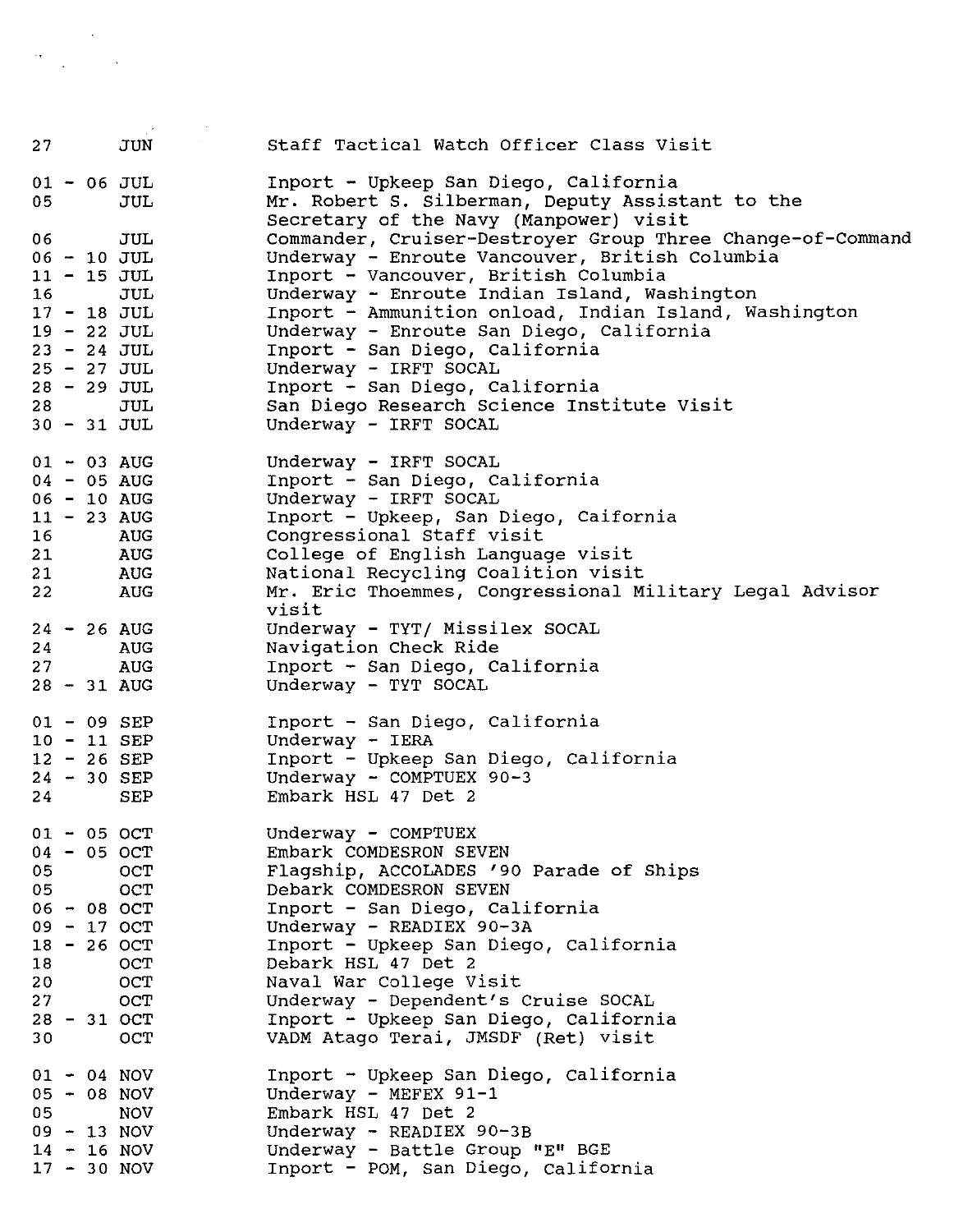| 17 |  | <b>NOV</b>    | Debark HSL 47 Det 2                                    |
|----|--|---------------|--------------------------------------------------------|
|    |  | $26 - 30 NOV$ | Inport - IMAV, San Diego, California                   |
|    |  | $01 - 07$ DEC | Inport - POM, San Diego, California                    |
|    |  | $01 - 07$ DEC | Inport - IMAV, San Diego, California                   |
|    |  | 08 - 31 DEC   | Underway - Battle Group "E" Deployment                 |
| 08 |  | DEC           | Embark HSL 47 Det 2                                    |
| 22 |  | DEC           | INCHOP Seventh Fleet                                   |
|    |  | $29 - 31$ DEC | Inport - Upkeep Subic Bay, Republic of the Philippines |

 $\label{eq:2} \frac{1}{2} \sum_{i=1}^n \frac{1}{2} \sum_{j=1}^n \frac{1}{2} \sum_{j=1}^n \frac{1}{2} \sum_{j=1}^n \frac{1}{2} \sum_{j=1}^n \frac{1}{2} \sum_{j=1}^n \frac{1}{2} \sum_{j=1}^n \frac{1}{2} \sum_{j=1}^n \frac{1}{2} \sum_{j=1}^n \frac{1}{2} \sum_{j=1}^n \frac{1}{2} \sum_{j=1}^n \frac{1}{2} \sum_{j=1}^n \frac{1}{2} \sum_{j=1}^n \frac{1}{$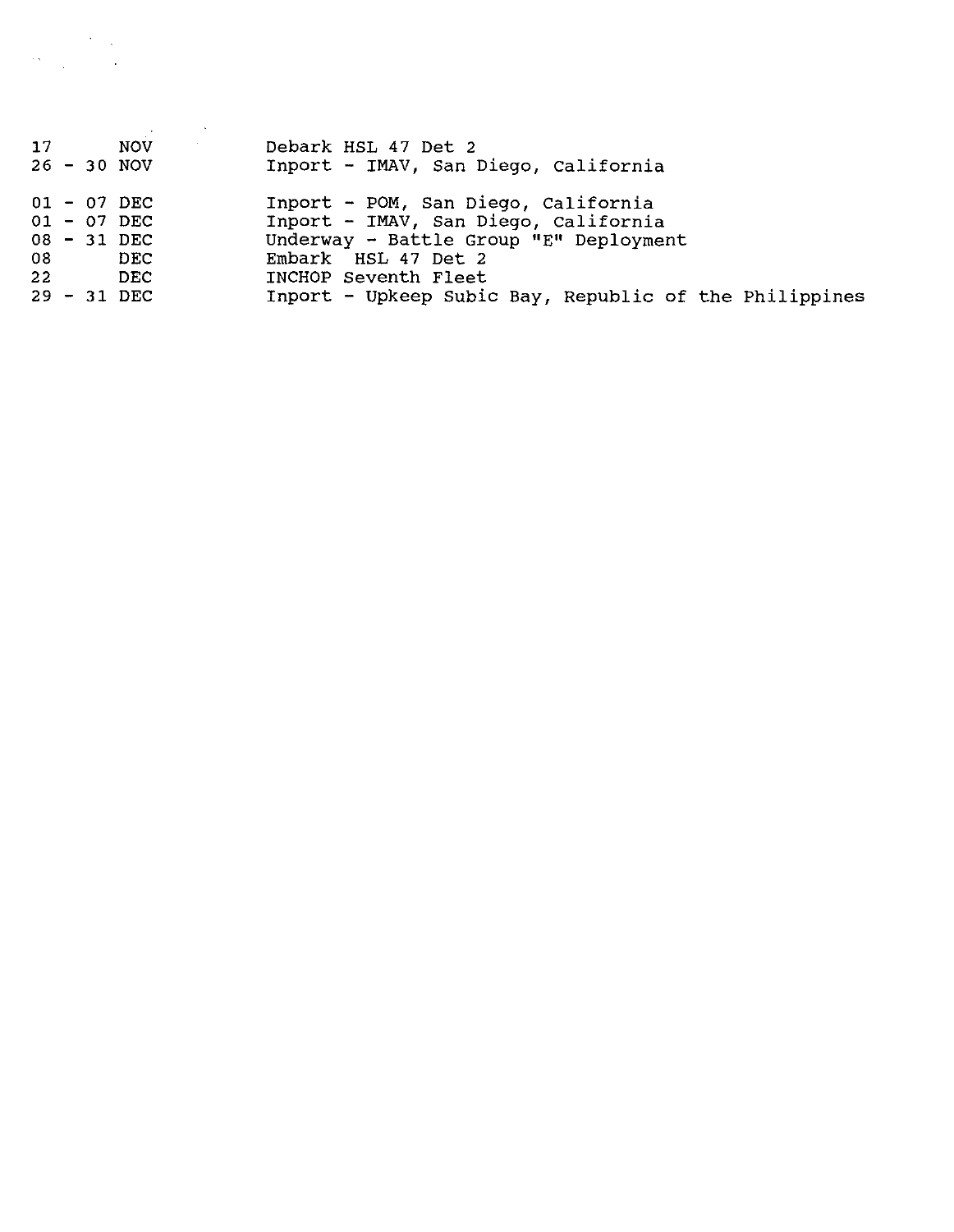## NARRATIVE

1990 began with VALLEY FORGE enjoying holiday leave and upkeep in San Diego. The first underway period of the year saw VALLEY FORGE conduct successful surface-to-air missile engagements of two targets, while developing valuable TACMEMO evaluations regarding Silent Spear and Link-11 Tactical Considerations. The first port visit followed with a 3 day stay in Port Hueneme, California. This served as an embarkation point for an All-Comers-at-Sea cruise back to San Diego. Enroute, VALLEY FORGE conducted a highly successful Naval Gunfire Support Exercise on the 25th, garnering a 98.3 score for an overall "OUTSTANDING" grade. January closed with VALLEY FORGE in San Diego for upkeep.

February got off on an upbeat note with a visit from local Boy Scouts on the third; both crew and guests enjoyed the day. VALLEY FORGE was underway again on the fifth in company with USS PRINCETON for CNO Special Operation 124, exploring operational issues for future dual-AEGIS battle group employment and examining the possibility of AEGIS-to-AEGIS electromagnetic interference. VALLEY FORGE was personally commended by Naval Ships Weapon Systems Engineering Station Personnel at Port Hueneme, and the evaluation's results were processed and distributed in a series of lessons learned messages to COMTHIRDFLT, COMNAVSURFPAC, COMCRUDESGRU THREE, COMSURFWARDEVGRU, AEGIS Training Center, NAVSWC, and AEGIS Training Support Group, among others. The 10th saw VALLEY FORGE arrive in the San Francisco Bay for a material inspection, Harpoon Certification, and training availibility at Treasure Island. AEGIS Training Support Group conducted a weeklong CIC Team Training that was varied and highly successful. The crew also enjoyed the San Francisco sights prior to departing on the 20th enroute to Indian Island, Washington for an ammunition offload. VALLEY FORGE arrived at Indian Island on the 22nd, offloaded the ammunition, and departed on the 24th. The next stop was a terrific port visit in Portland, Oregon that lasted from the 27th of February to the 2nd of March.

VALLEY FORGE departed Portland on the third of March and arrived home in San Diego on the Sixth. A two week upkeep commenced upon our return and served to get the ship prepared for the DSRA that began on March 19th. The ship spent much of the next two and a half months in a floating dry-dock at the National Steel and Shipbuilding Company yard, receiving dedicated repair work throughout the ship. Many of the crew took advantage of the prolonged inport time to attend schools, cross-deck to other ships, or participate in team trainers. VALLEY FORGE's AAW planners attended Fleet Air Superiority Training at NAS Miramar, where they briefed COMCARGRU SEVEN and CVW-2 on AEGIS AAW capabilities and limitations; also contributing significantly to the complete revision of CVW-2's TACPRO 210D (AAW). Additionally, the first in a series of Battle Group Echo AAW committee meetings was held at TACTRAGRUPAC, and the VALLEY FORGE AAW committee began work in earnest on a draft set of AAW OPTASKs for use in the upcoming deployment. COMTHIRDFLT AAW advisors would later term these OPTASKs "brilliant" for their innovative use of battle group TACSIT and AAW warning condition as a basis for establishing specific pre-planned responses which are easily expressed in matrix format. COMTHIRDFLT advisors adopted the revolutionary format for their own battle force OPTASK AAW, still in development as a C3F/C7F collaboration.

The 12th of May saw Captain E. F. Tedeschi Jr. relieve Captain Phillip A. Bozzelli as Commanding Officer of VALLEY FORGE. The ceremony was held at the Naval Amphibious Base, Coronado, California. VALLEY FORGE, finally floating again, could be seen at a NASSCO pier in the background. The 22nd of May saw a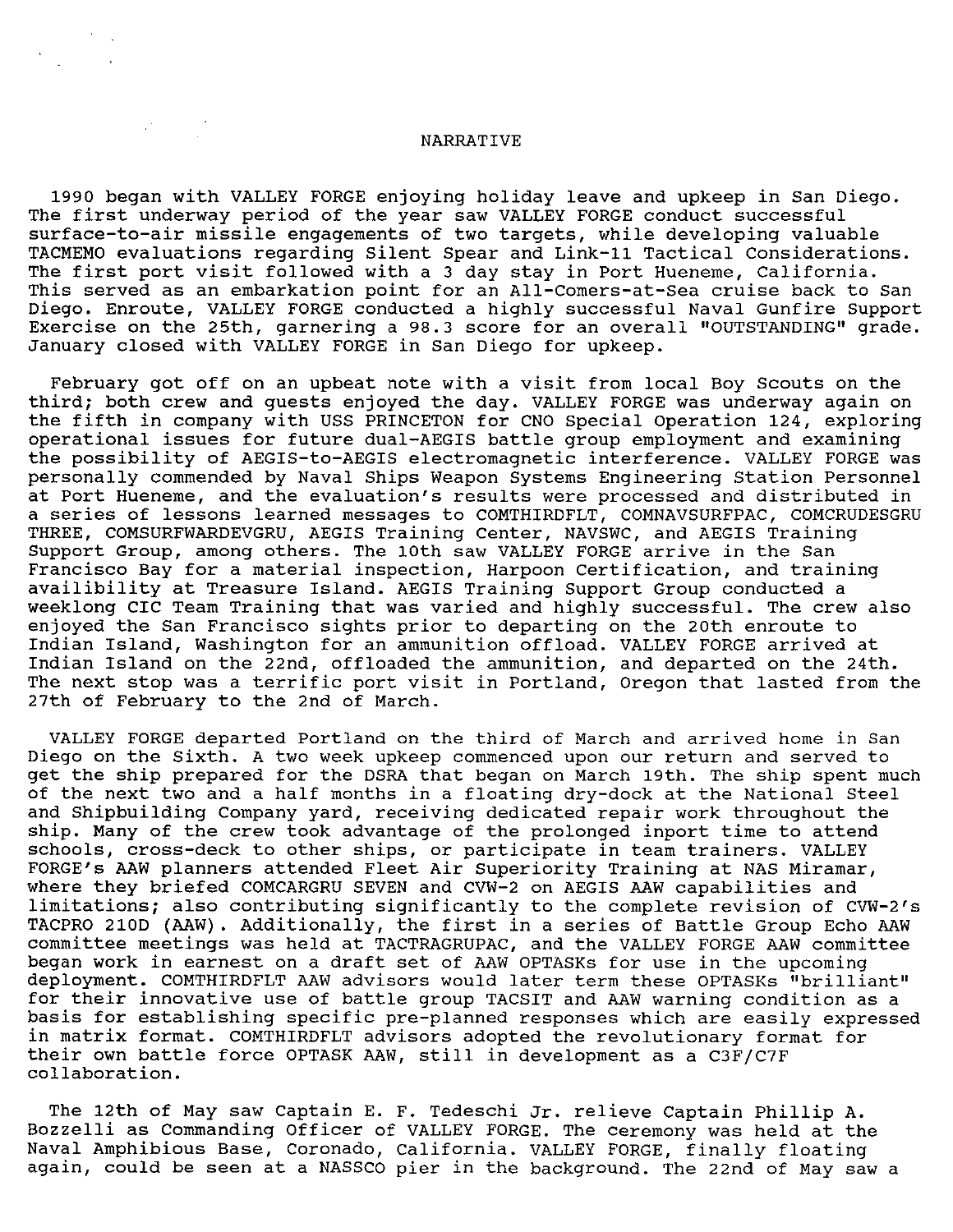successful Light-Off Assessment of the VALLEY FORGE engineering plant, and signalled the approaching end of DSRA.

Sea Trials were conducted on the 5th and 6th of June, and VALLEY FORGE was finally able to return to San Diego Naval Base on June 7th. June 9th saw VALLEY FORGE hosting a reunion of the United states Naval Academy's Class of 1946, a occasion truly enjoyed by all. Underway again on the 18th, VALLEY FORGE made a brief stop to take on ammunition at North Island Naval Air Station before conducting three days of type training in the SOCAL opareas. The 18th also saw the Burial- at-Sea of Captain Charles J. Brennan, USMC RET, in the time honored tradition. The 22nd brought over forty second-class midshipmen for a one day cruise that included small-arms firing and tactical maneuvering. Inport over the weekend, VALLEY FORGE commenced a combined Training Readiness Evaluation / Combat Systems Assessment on June 25th. The successful completion of both TRE and CSAT, and the visit on the 27th by the Staff Tactical Watch Officer Course, brought June to a close.

The first week of July saw the ship preparing to host the Commander, Cruiser Destroyer Group THREE change of command. To add to the excitement, VALLEY FORGE was visited by MR. Robert S. Silberman, Deputy Assistant to the secretary of the Navy (Manpower), on the 5th. Rear Admiral Philip M. Quast relieved Rear Admiral Joseph C. Strasser on the 6th of July, the ceremony took place on board VALLEY FORGE while moored pierside at North Island Naval Air Station. The guest of honor was retired Chairman of the Joint Chiefs of Staff Admiral William T. Crowe, and both the ship and the ceremony were outstanding. The ship then made ready and departed the same day bound for a port visit in Vancouver, British Columbia. VALLEY FORGE arrived in Vancouver on the 11th and commenced a 5 day stay that saw more than 4,000 people tour the ship. While inport, we also saw Lieutenent Commander Peter B. Opsal relieved as Executive Officer by Lieutenent Commander J. P. Wisecup. Underway again on the 16th, VALLEY FORGE arrived at Indian Island, Washington on the 17th for a two-day ammunition onload. Upon the safe completion of the onload, VALLEY FORGE departed for home on the 19th and arrived in San Diego on the 23rd.

After a short weekend, VALLEY FORGE started Interim Refresher Training on the 25th that ran until completion on August 10th. During IRFT, Fleet Training Group observers commented that the ship was the finest AAW platform they had seen in the previous eighteen months, and that the AAW team was "extremely organized" and "always ready". VALLEY FORGE performed beautifully throughout the training, even finding time to host a visit by the San Diego Research Science Institute on July 28th. Other visits during this period included a group of Congressional Staff personnel on the 16th of August, the College of English Language and the National Recycling Coalition on the 21st, and a visit by Mr. Eric Thoemmes, a Congressional Military Legal Advisor, on the 22nd. An inport upkeep period followed until the 24th of August when VALLEY FORGE once again underway for training in SOCAL. August 28th through 31st saw a Guest of the Navy cruise for four of San Diego's most prominent naval supporters.

September started inport and VALLEY FORGE remained there until the ISIC Engineering Readiness Assessment was conducted the 10th through the 12th. The **engineering department <sup>1</sup> s impressive results guaranteed the highest levels of**  readiness and engineering excellence. A short upkeep period ended when Battle Group "E" work-ups began in earnest with COMPTUEX on the 24th. The completion of COMPTUEX saw VALLEY FORGE being chosen as COMDESRON SEVEN's flagship for the 05 October parade of ships that kicked-off ACCOLADES '90, the City of San Diego's salute to the military. READIEX 90-3A began on October 9th, and VALLEY FORGE, as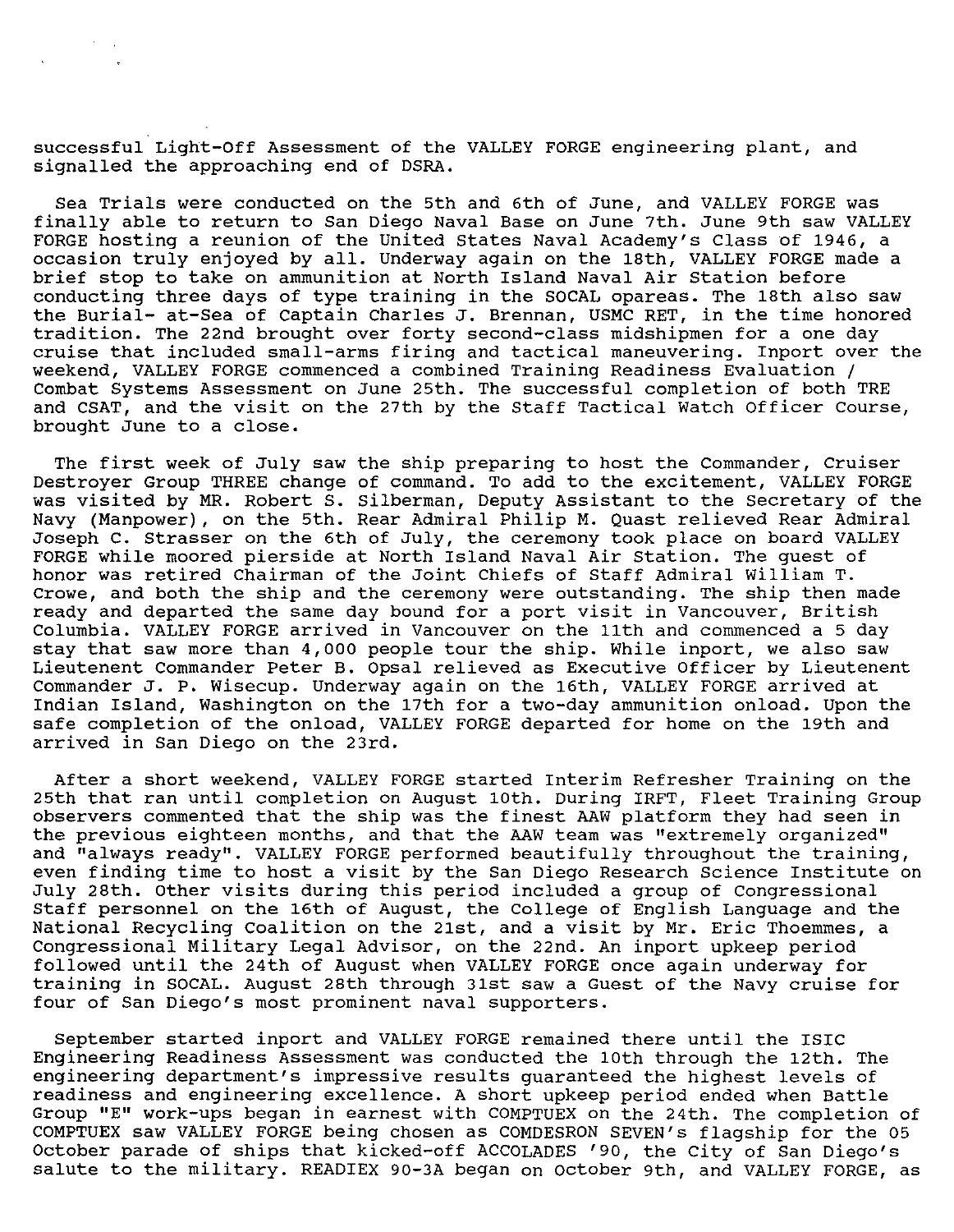Battle Group "E" AAWC, used this period to conduct operational testing of Multi-Frequency Link 11, eventually attaining battle group link connectivity in excess of 95%. Battle Group "E" also easily defeated several manned air raids. After returning to port on the 18th, VALLEY FORGE hosted a visit by Naval War College International Course personnel on the 20th. Next came a Dependent's Cruise on the 27th of October. over 750 members and guests of the VALLEY FORGE family enjoyed the day at sea. October closed with VADM Atago Terai, JMSDF (RET) visiting VALLEY FORGE on the 30th.

November saw VALLEY FORGE underway on the 5th as a key player in a Middle East Force Exercise. This was followed immediately by READIEX 90-3B and the Battle Group Evaluation, the final battle group work-ups before deployment. VALLEY FORGE continued to perform flawlessly as BG ECHO AAWC. During this period, USS PRINCETON replaced USS HORNE in Battle Group ECHO, creating the first dual-AEGIS battle group in the Pacific Fleet. VALLEY FORGE returned to port on the 17th to the news that she was the Commander, Naval surface Forces Pacific's nomination for the 1991 Captain Edward Francis Ney Memorial Award; recognizing of the "Valley Forge Cafe" as one of the "best feeders in the Navy". The remainder of November was spent in an Intermediate Availibility with SIMA San Diego and the Prior to overseas Movement stand-down.

VALLEY FORGE left San Diego as part of Battle Group ECHO in support of Operation Desert Shield on December 8th. Following a Post-POM Evaluation in SOCAL, Battle Group ECHO started her long transit of the Pacific. The Battle Group came under Seventh Fleet's operational and tactical control on the 22nd of December and made her first stop enroute to the Arabian Gulf in Subic Bay, Repaublic of the Philippines on the 29th of December. This is where VALLEY FORGE saw 1990 come to a close.